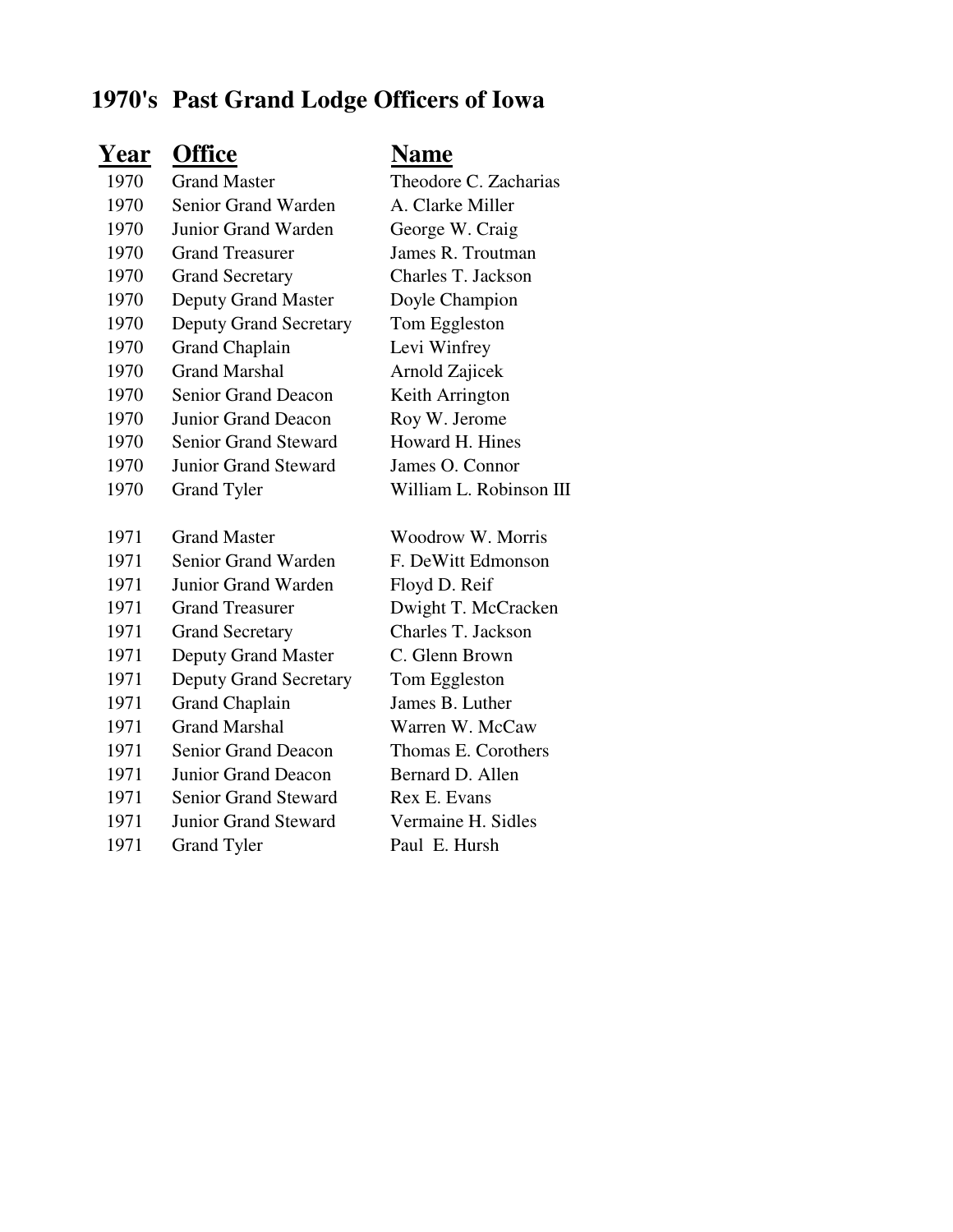| 1972 | <b>Grand Master</b>           | Charles C. Howard        |
|------|-------------------------------|--------------------------|
| 1972 | Senior Grand Warden           | Lloyd M. Hanson          |
| 1972 | Junior Grand Warden           | Lawrence A. Wiley        |
| 1972 | <b>Grand Treasurer</b>        | Charles H. Dimit, Sr.    |
| 1972 | <b>Grand Secretary</b>        | Charles T. Jackson       |
| 1972 | <b>Deputy Grand Master</b>    | Donald E. Stamy          |
| 1972 | <b>Deputy Grand Secretary</b> | Tom Eggleston            |
| 1972 | <b>Grand Chaplain</b>         | Kenneth J. Harden        |
| 1972 | <b>Grand Marshal</b>          | George D. Weed           |
| 1972 | <b>Senior Grand Deacon</b>    | Joe N. Dislip            |
| 1972 | Junior Grand Deacon           | Elmer F. Kelley          |
| 1972 | <b>Senior Grand Steward</b>   | Joseph W. Hathawy        |
| 1972 | <b>Junior Grand Steward</b>   | Kenneth D. Ball          |
| 1972 | <b>Grand Tyler</b>            | Dave R. Johnson          |
| 1973 | <b>Grand Master</b>           | Joseph Z. Marks          |
| 1973 | Senior Grand Warden           | Homer E. Stutters        |
| 1973 | Junior Grand Warden           | Keith L. Muntz           |
| 1973 | <b>Grand Treasurer</b>        | <b>Clifford Baumbeck</b> |
| 1973 | <b>Grand Secretary</b>        | Charles T. Jackson       |
| 1973 | <b>Deputy Grand Master</b>    | R. Harry Muellich        |
| 1973 | <b>Deputy Grand Secretary</b> | Tom Eggleston            |
| 1973 | <b>Grand Chaplain</b>         | Peter M. Kemper          |
| 1973 | <b>Grand Marshal</b>          | Dennis D. Waddill        |
| 1973 | <b>Senior Grand Deacon</b>    | Francis H. Ellis         |
| 1973 | <b>Junior Grand Deacon</b>    | Richard R. Bramble       |
| 1973 | <b>Senior Grand Steward</b>   | Howard M. Packingham     |
| 1973 | <b>Junior Grand Steward</b>   | Roland E. Hoag, Jr.      |
| 1973 | <b>Grand Tyler</b>            | Donald D. Schoof         |
| 1974 | <b>Grand Master</b>           | David L. Griffiths       |
| 1974 | Senior Grand Warden           | Carl E. Nelson           |
| 1974 | Junior Grand Warden           | Norval P. Marks          |
| 1974 | <b>Grand Treasurer</b>        | Laydon S. Wentworth      |
| 1974 | <b>Grand Secretary</b>        | Charles T. Jackson       |
| 1974 | <b>Deputy Grand Master</b>    | Joe W. Evans             |
| 1974 | <b>Deputy Grand Secretary</b> | Tom Eggleston            |
| 1974 | <b>Grand Chaplain</b>         | Charles D. Gilbert       |
| 1974 | <b>Grand Marshal</b>          | Robert W. Kilfoil        |
| 1974 | <b>Senior Grand Deacon</b>    | Harold E. Larson         |
| 1974 | Junior Grand Deacon           | Ray V. Cunningham        |
| 1974 | <b>Senior Grand Steward</b>   | Ernest L. Hanna          |
| 1974 | <b>Junior Grand Steward</b>   | Robert B. Weakland       |
| 1974 | <b>Grand Tyler</b>            | F. Walter Buffon         |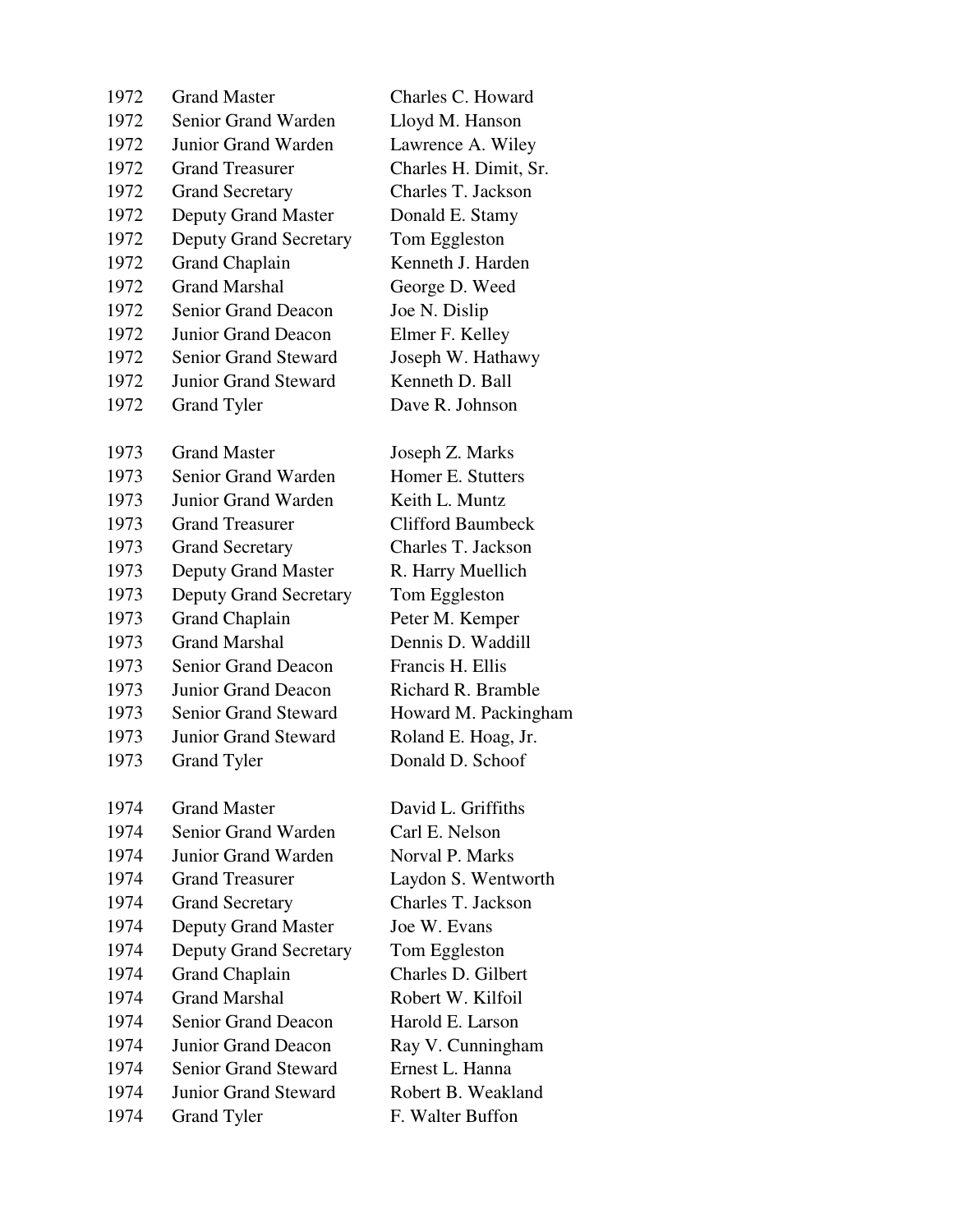| 1975 | <b>Grand Master</b>           | Gordon C. Hascall       |
|------|-------------------------------|-------------------------|
| 1975 | Senior Grand Warden           | C. Glenn Brown          |
| 1975 | Junior Grand Warden           | Roy W. Jerome           |
| 1975 | <b>Grand Treasurer</b>        | Raymond E. Clause       |
| 1975 | <b>Grand Secretary</b>        | Charles T. Jackson      |
| 1975 | <b>Deputy Grand Master</b>    | R. Dean Metcalf         |
| 1975 | <b>Deputy Grand Secretary</b> | Tom Eggleston           |
| 1975 | <b>Grand Chaplain</b>         | <b>Hugh Shiveley</b>    |
| 1975 | <b>Grand Marshal</b>          | Carol H. Cremer         |
| 1975 | <b>Senior Grand Deacon</b>    | Harold R. Barkley       |
| 1975 | <b>Junior Grand Deacon</b>    | Earl Goldsmith          |
| 1975 | <b>Senior Grand Steward</b>   | Donald W. Gurney        |
| 1975 | <b>Junior Grand Steward</b>   | J. Lowell Smith         |
| 1975 | <b>Grand Tyler</b>            | <b>Robert Haas</b>      |
|      |                               |                         |
| 1976 | <b>Grand Master</b>           | W. Ross McCulla         |
|      |                               |                         |
| 1976 | Senior Grand Warden           | <b>Herbert Carstens</b> |
| 1976 | Junior Grand Warden           | Harold R. Black         |
| 1976 | <b>Grand Treasurer</b>        | L. Ray Chamberlin       |
| 1976 | <b>Grand Secretary</b>        | Charles T. Jackson      |
| 1976 | <b>Deputy Grand Master</b>    | Robert W. Schmidt       |
| 1976 | <b>Deputy Grand Secretary</b> | Tom Eggleston           |
| 1976 | <b>Grand Chaplain</b>         | Robert P. Robinson      |
| 1976 | <b>Grand Marshal</b>          | Lyman G. Case           |
| 1976 | <b>Senior Grand Deacon</b>    | Paul H. Wieck           |
| 1976 | <b>Junior Grand Deacon</b>    | Orville T. Beaman       |
| 1976 | Senior Grand Steward          | Tex R. Heyer            |
| 1976 | <b>Junior Grand Steward</b>   | Paul R. Hensley         |
| 1976 | Grand Tyler                   | Roger L. Gardewine      |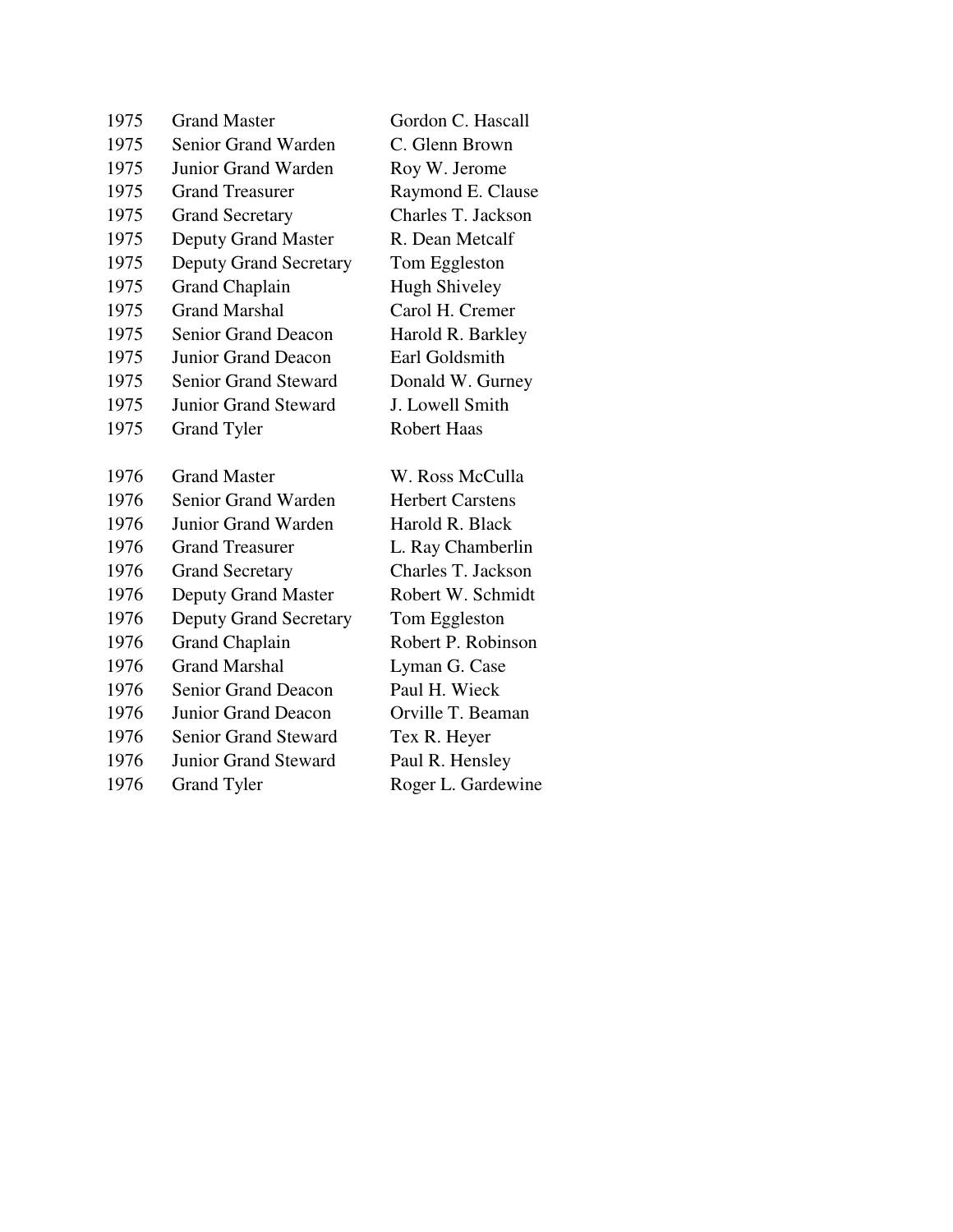| 1977 | <b>Grand Master</b>           | R. Harry Muellich      |
|------|-------------------------------|------------------------|
| 1977 | Senior Grand Warden           | George D. Weed         |
| 1977 | Junior Grand Warden           | Francis H. Ellis       |
| 1977 | <b>Grand Treasurer</b>        | Harold D. Paschal      |
| 1977 | <b>Grand Secretary</b>        | Charles T. Jackson     |
| 1977 | <b>Deputy Grand Master</b>    | Norval P. Marks        |
| 1977 | <b>Deputy Grand Secretary</b> | Tom Eggleston          |
| 1977 | <b>Grand Chaplain</b>         | <b>Basil E. Grimes</b> |
| 1977 | <b>Grand Marshal</b>          | Samuel J. McKenrick    |
| 1977 | <b>Senior Grand Deacon</b>    | Lyle C. Johnson        |
| 1977 | <b>Junior Grand Deacon</b>    | James R. Halterman     |
| 1977 | <b>Senior Grand Steward</b>   | Kenneth C. Chilton     |
| 1977 | <b>Junior Grand Steward</b>   | Phylip Watson          |
| 1977 | <b>Grand Tyler</b>            | Lawrence H. Woody      |
|      |                               |                        |
|      |                               |                        |
| 1978 | <b>Grand Master</b>           | Donald E. Stamy        |
| 1978 | Senior Grand Warden           | Harold E. Larson       |
| 1978 | <b>Junior Grand Warden</b>    | Bernard D. Allen       |
| 1978 | <b>Grand Treasurer</b>        | Charles S. Johnson     |
| 1978 | <b>Grand Secretary</b>        | Charles T. Jackson     |
| 1978 | <b>Deputy Grand Master</b>    | Kenneth J. Harden      |
| 1978 | <b>Deputy Grand Secretary</b> | Tom Eggleston          |
| 1978 | <b>Grand Chaplain</b>         | Donald H. Iles         |
| 1978 | <b>Grand Marshal</b>          | Jerrold R. Anderson    |
| 1978 | <b>Senior Grand Deacon</b>    | John E. Thompson       |
| 1978 | Junior Grand Deacon           | Lloyd A. Herron        |
| 1978 | <b>Senior Grand Steward</b>   | Walter L. Herrill      |
| 1978 | <b>Junior Grand Steward</b>   | Robert J. Howery       |
| 1978 | <b>Grand Tyler</b>            | John B. Heston         |